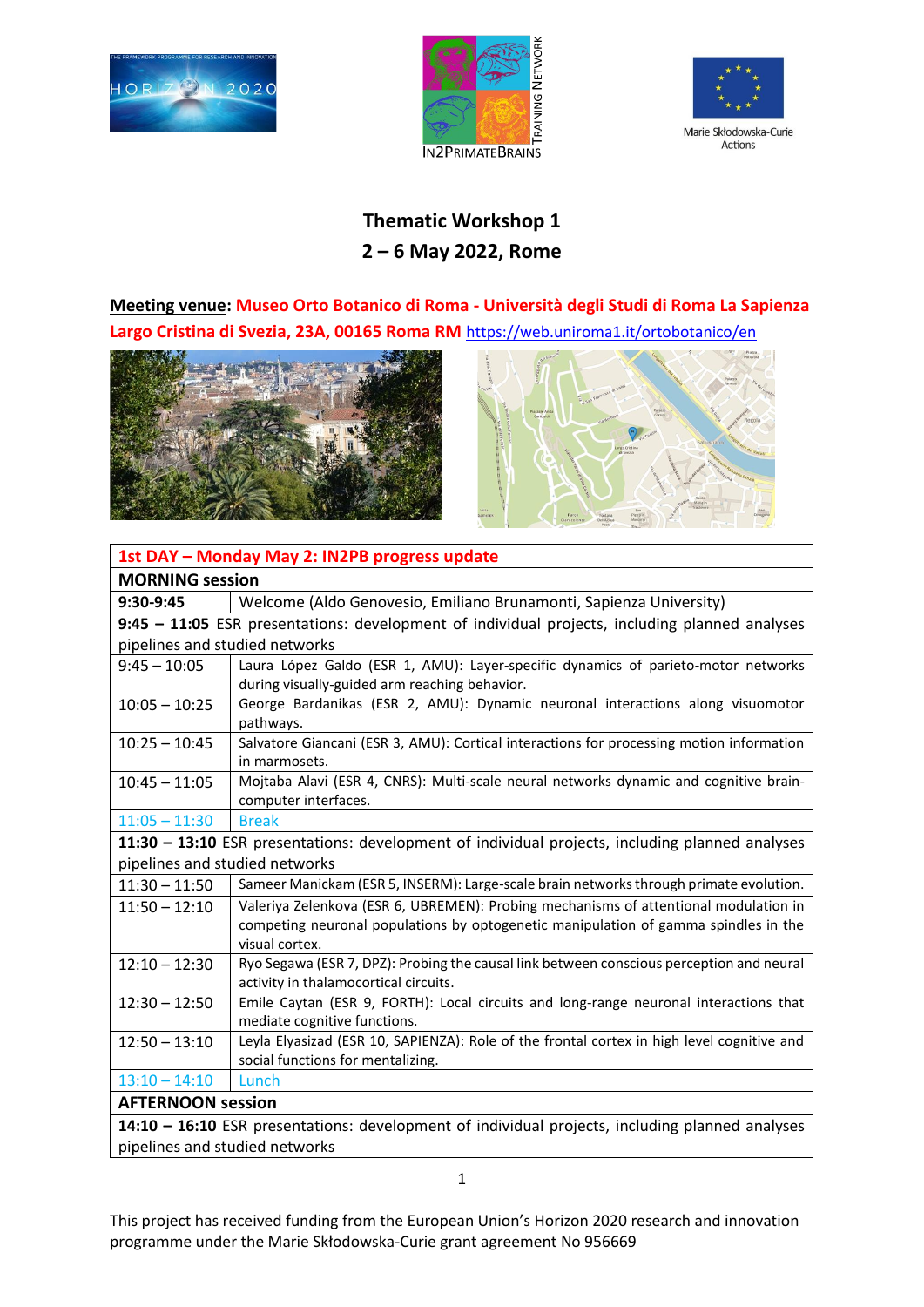





| $14:10 - 14:30$                                         | Viviane Tenório (ESR 11, UNEW): Cortical and Sub-Cortical Interactions During Reach, and                 |  |
|---------------------------------------------------------|----------------------------------------------------------------------------------------------------------|--|
|                                                         | their Reconfiguration after Cortical Lesion.                                                             |  |
| $14:30 - 14:50$                                         | Mahyar Doost (ESR 12, UNEW): Feedforward and feedback circuit mechanisms in the visual<br>system.        |  |
| $14:50 - 15:10$                                         | Ivânia Trêpo (ESR 13, ATLAS Neuro): Design and development of a chronic, long-term                       |  |
|                                                         | stable, drivable, deep brain probe system for non-human primates.                                        |  |
| $15:10 - 15:30$                                         | Reema Gupta (ESR 14, LMU): Comprehensive management of complex data from NHP<br>brain network studies.   |  |
|                                                         | Sareer Ahmad (ESR 15, LABCORP): Development of a novel and comprehensive test panel                      |  |
| $15:30 - 15:50$                                         | to evaluate cognitive functions for regulatory drug development.                                         |  |
| $15:50 - 16:15$                                         | <b>Break</b>                                                                                             |  |
| $16:15 - 17:15$                                         | Common localizer, S Ben Hamed (CNRS) (online).                                                           |  |
| $17:15 - 18:15$                                         | Supervisory Board meeting (online/onsite combi).                                                         |  |
| <b>EVENING</b>                                          |                                                                                                          |  |
| $17:30 - 18:30$                                         | <b>Welcome Aperitif at Orto Botanico</b>                                                                 |  |
| $19:00 - 21:00$                                         | Dinner at Pizzeria Ai Marmi (Viale di Trastevere, 53-59, 00153 Roma RM)                                  |  |
| 2nd DAY - Tuesday May 3: The specialized primate brain  |                                                                                                          |  |
| <b>MORNING session</b>                                  |                                                                                                          |  |
| $9:20 - 9:30$                                           | Welcome (Aldo Genovesio, Emiliano Brunamonti, Sapienza University)                                       |  |
| Chair: Laura López Galdo - AMU (incl. Q&A coordination) |                                                                                                          |  |
| $9:30 - 10:10$                                          | S Herculano-Houzel (Vanderbilt University): Lessons from brain soup: the                                 |  |
|                                                         | advantages and disadvantages of being a primate.                                                         |  |
| $10:10 - 10:50$                                         | C Cavada (Universidad Autonoma de Madrid): Aminergic neurotransmitters in the                            |  |
|                                                         | primate thalamus - relevance for neurological conditions.                                                |  |
| $10:50 - 11:10$                                         | <b>Break</b>                                                                                             |  |
|                                                         | Chair: Ryo Segawa - DPZ (incl. Q&A coordination)                                                         |  |
| $11:10 - 11:50$                                         | J-A Rathelot (Aix-Marseille University): Expansion of cortical motor areas for<br>enhanced motor skills. |  |
| $11:50 - 12:30$                                         | M Wilke (German Primate Center, DPZ): NHP model for the study of conscious                               |  |
|                                                         | perception.                                                                                              |  |
|                                                         | Co-Chair: Leyla Elyasizad & Sareer Ahmad - Sapienza & Labcorp (incl. Q&A coordination)                   |  |
| $12:30 - 13:10$                                         | Z Hafed (Werner Reichardt Centre for Integrative Neuroscience (CIN) & Hertie                             |  |
|                                                         | Institute for Clinical Brain Research): A sensory race between subcortical motor                         |  |
|                                                         | control areas for coordinating behavior.                                                                 |  |
| $13:10 - 14:10$                                         | Lunch                                                                                                    |  |
| <b>AFTERNOON session</b>                                |                                                                                                          |  |
|                                                         | Chair: Salvatore Giancani - AMU (incl. Q&A coordination)                                                 |  |
| $14:15 - 14:45$                                         | Kilavik (Aix-Marseille University): Premotor networks for sensorimotor<br>B                              |  |
|                                                         | anticipation and planning.                                                                               |  |
| $14:45 - 15:30$                                         | K Rockland (Boston University School of Medicine): Brain connectivity and cortical                       |  |
|                                                         | layers. (online)                                                                                         |  |
|                                                         | Chair: Leyla Elyasizad - Sapienza University (incl. Q&A coordination)                                    |  |
| $15:30 - 16:15$                                         |                                                                                                          |  |
|                                                         | H Barbas (Boston University, Neural Systems Laboratory): Organization of                                 |  |
|                                                         | prefrontal pathways. (online)                                                                            |  |
| $16:15 - 16:45$                                         | <b>Break</b>                                                                                             |  |

2

This project has received funding from the European Union's Horizon 2020 research and innovation programme under the Marie Skłodowska-Curie grant agreement No 956669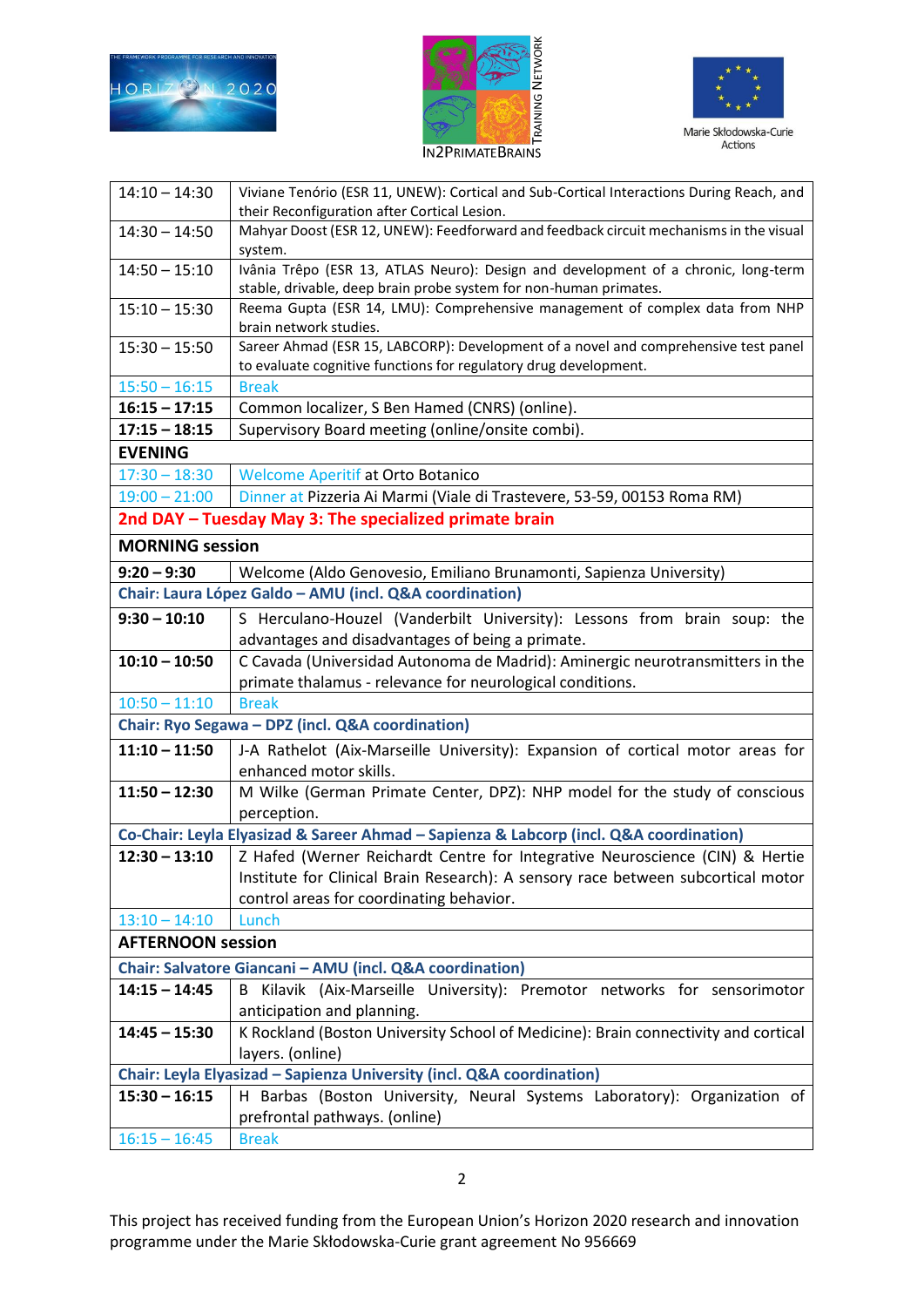





| $16:45 - 17:30$                                                           | XJ Wang (Center for Theoretical Neuroscience, New York University): Theory of          |  |
|---------------------------------------------------------------------------|----------------------------------------------------------------------------------------|--|
|                                                                           | multiregional neocortex: large-scale neural dynamics and distributed cognition.        |  |
|                                                                           | (online)                                                                               |  |
|                                                                           | Chair: Sareer Ahmad - Labcorp (incl. Q&A coordination)                                 |  |
| $17:30 - 18:00$                                                           | S Baker (Newcastle University): manual dexterity and the role of oscillations in the   |  |
|                                                                           | motor system.                                                                          |  |
| $18:00 - 18:30$                                                           | A Genovesio (Sapienza University): Social cognition and prefrontal cortex.             |  |
|                                                                           | 3rd DAY - Wednesday May 4: Specialized visual, motor and executive control networks in |  |
| primates                                                                  |                                                                                        |  |
| <b>MORNING</b> session                                                    |                                                                                        |  |
| Chair: Valeriya Zelenkova - University of Bremen (incl. Q&A coordination) |                                                                                        |  |
| $9:30 - 10:00$                                                            | A Kreiter (University of Bremen): Attentional gating of synchronization.               |  |
| $10:00 - 10:45$                                                           | J Vezoli (Ernst Strüngmann Institute): Hierarchical organization and modularity of     |  |
|                                                                           | large-scale brain rhythms.                                                             |  |
|                                                                           | Chair: Sameer Manickam - INSERM (incl. Q&A coordination)                               |  |
| $10:45 - 11:15$                                                           | G Gregoriou (FORTH): The role of prefrontal cortex in visual attention.                |  |
| $11:15 - 11:45$                                                           | <b>Break</b>                                                                           |  |
| $11:45 - 12:15$                                                           | H Scherberger (DPZ): Cortical networks for reaching and grasping.                      |  |
|                                                                           | Chair: Mojtaba Alavi - CNRS (incl. Q&A coordination)                                   |  |
| $12:15 - 13:00$                                                           | T Womelsdorf (Vanderbilt University): Gating of fronto-striatal communication          |  |
|                                                                           | during top-down guided learning in the nonhuman primate. (online)                      |  |
| $13:00 - 14:00$                                                           | Lunch                                                                                  |  |
| <b>AFTERNOON session</b>                                                  |                                                                                        |  |
| $14:00 - 14:45$                                                           | S Everling (University of Western Ontario): Functional magnetic resonance imaging      |  |
|                                                                           | in marmosets.                                                                          |  |
| $14:45 - 15:15$                                                           | <b>Break</b>                                                                           |  |
|                                                                           | Chair: Mahyar Doost - Newcastle University (incl. Q&A coordination)                    |  |
| $15:15 - 16:00$                                                           | G Deco (Universitat Pompeu Fabra): Computational principles of brain network           |  |
|                                                                           | dynamics. (online)                                                                     |  |
| $16:00 - 16:30$                                                           | M Mattia (Italian National Institute of Health): Probing the edge of                   |  |
|                                                                           | synchronization: Slow-waves onset in premotor cortex of behaving monkeys.              |  |
| <b>EVENING</b>                                                            |                                                                                        |  |
| $19:00 - 22:00$                                                           | Gala dinner at Lian bistrot                                                            |  |
|                                                                           | Lungo Tevere dei Mellini 7 (sotto Ponte Cavour)                                        |  |
|                                                                           | 4th DAY - Thursday May 5: Understand your research tools, part 1. State of the art NHP |  |
| experimental approaches                                                   |                                                                                        |  |
| <b>MORNING</b> session                                                    |                                                                                        |  |
| Chair: Ivânia Trêpo - Atlas Neuro (incl. Q&A coordination)                |                                                                                        |  |
| $9:30 - 10:00$                                                            | T Brochier (AMU): Intracortical electrical micro-stimulation.                          |  |
| $10:00 - 10:30$                                                           | S Baker (UNEW): Non-invasive stimulation techniques in NHP.                            |  |
| Chair: Reema Gupta - University of Munich (incl. Q&A coordination)        |                                                                                        |  |
| $10:30 - 11:00$                                                           | E Procyk (CNRS): ECoG in NHP.                                                          |  |
| $11:00 - 11:30$                                                           | <b>Break</b>                                                                           |  |

3